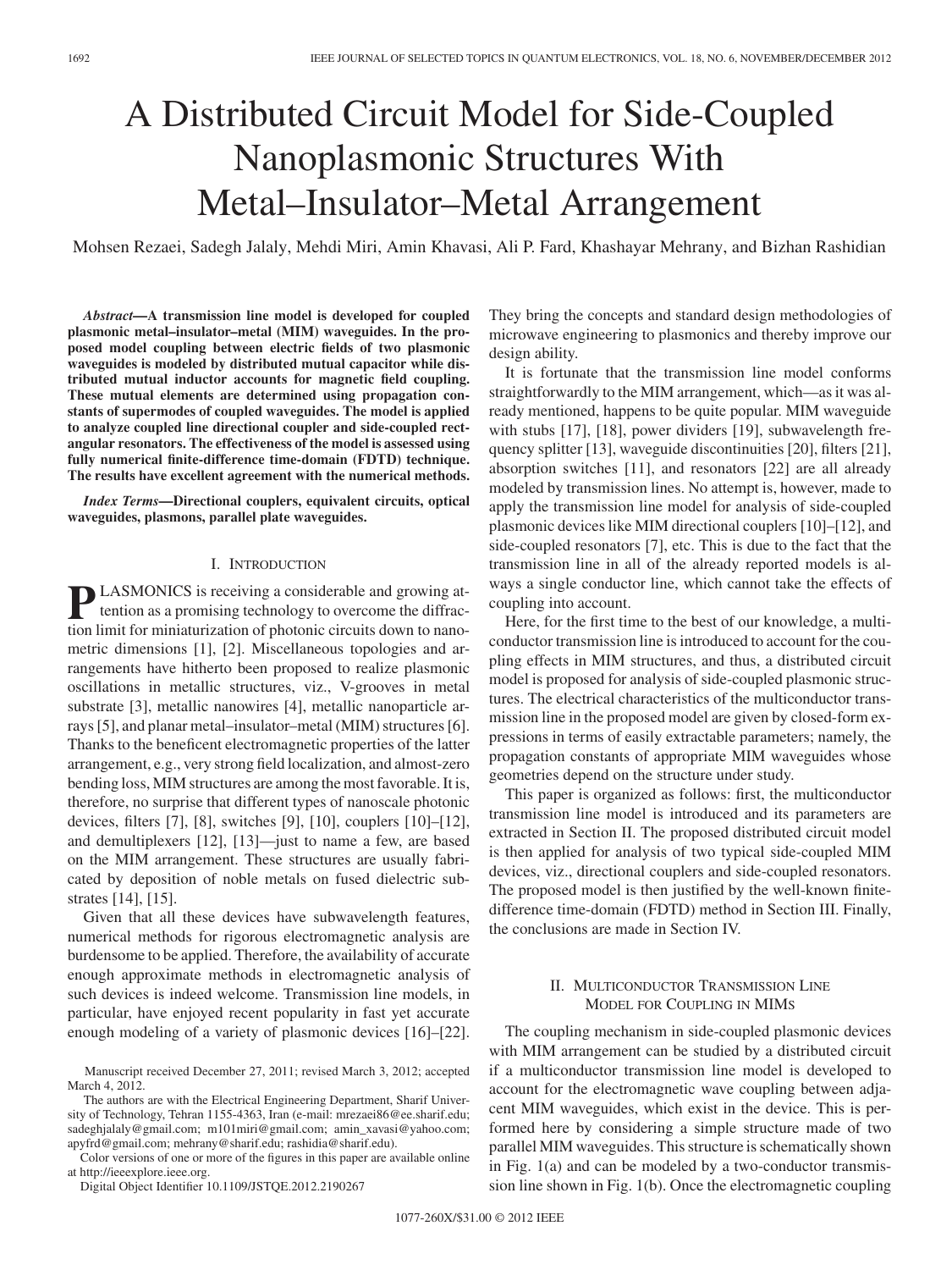

Fig. 1. (a) Schematic diagram of coupled MIM plasmonic waveguides. (b) Corresponding coupled transmission line model.



In the sought-after two-conductor transmission line model which is schematically shown in Fig. 1(b),  $L_1$ ,  $C_1$  and  $L_2$ ,  $C_2$ denote the self-inductance and self-capacitance of the upper and lower MIM waveguides, respectively. The upper waveguide has a dielectric layer of width  $w_1$  and permittivity  $\varepsilon_{d,1}$  which is carved in a metallic region of permittivity  $\varepsilon_m$ . The width of the lower waveguide is  $w_2$  and its dielectric permittivity is  $\varepsilon_{d,2}$ . The electromagnetic coupling between these two waveguides is in this model represented by a mutual capacitance  $C_m$  and a mutual inductance  $L_m$ . The proposed two-conductor transmission line model is, therefore, determined when all of the abovementioned parameters, viz.,  $L_1$ ,  $C_1$ ,  $L_2$ ,  $C_2$ ,  $L_m$ ,  $C_m$ , are found.

Finding all of the abovementioned parameters from scratch is a burdensome task; therefore, the physical meaning of each of the parameters can be evoked to have them obtained more straightforwardly. The mutual inductance;  $L_m$  and the mutual capacitance;  $C_m$  are expected to account for the coupling effects; therefore, the remaining parameters  $L_1$ ,  $C_1$ ,  $L_2$ , and  $C_2$  can be obtained by studying wave propagation in the standard single conductor transmission lines representing the upper and lower waveguides separately. This proves to be a good approximation because the effects of self-inductance and self-capacitance are minimal on the coupling. Fortunately, extraction of the selfinductance and the self-capacitance of a standard single conductor transmission line modeling a typical MIM waveguide is an undemanding task. The details are given in the Appendix I, where  $L_1$ ,  $C_1$ ,  $L_2$ , and  $C_2$  are shown to be

$$
L_1 = \frac{\beta_{w1}^2}{\omega^2 \varepsilon_0 \varepsilon_{d,1}} \tag{1a}
$$



Fig. 2. Effective refractive indices of even and odd supermodes versus the wavelength of light at free space. The geometrical parameters are in accordance with Fig. 1:  $w_1 = 60$  nm,  $w_2 = 10$  nm, and  $d = 20$  nm.

$$
C_1 = \varepsilon_0 \varepsilon_{d,1} \tag{1b}
$$

$$
L_2 = \frac{\beta_{w2}^2}{\omega^2 \varepsilon_0 \varepsilon_{d,2} d}
$$
 (1c)

$$
C_2 = \varepsilon_0 \varepsilon_{d,2} d. \tag{1d}
$$

In these expressions,  $\beta_{w1}$  and  $\beta_{w2}$  stand for the propagation constants of the upper and lower waveguides, respectively. Given that  $\beta_{w1}$  and  $\beta_{w2}$  are complex numbers for lossy structures, the self-inductance of the line is usually complex and has a series resistance. The self-capacitance, on the other hand, is complex and has a shunt conductance only if the dielectric permittivity is complex, which is not the case when the dielectric is air.

To obtain the remaining parameters,  $L_m$  and  $C_m$ , the propagation constants of the supermodes of the coupled MIM waveguides (upper and lower waveguides together) are employed. These supermode propagation constants are hereafter denoted by  $\beta_e$ , and  $\beta_o$  for the even and odd mode profiles, respectively. They can be easily extracted by using any of the standard mode extraction methods already reported for multilayer waveguides [23]. As an example, it is assumed that the parameters of the typical structure shown in Fig. 1(a) is  $w_1 = 60$  nm,  $w_2 =$ 100 nm, and  $d = 20$  nm, when the metallic and dielectric regions are silver and air, respectively. The effective refractive indices of the even and odd propagation constants of this typical structure are plotted versus the free space wavelength;  $\lambda_0$  in Fig. 2 (the effective refractive index is  $n_{\text{eff}} = \beta \lambda_0 / 2\pi$  if  $\beta$  is the propagation constant).

To demonstrate that the yet unknown  $L_m$  and  $C_m$  can be related to the even and odd propagation constants of the structure, the telegrapher's equations for the two-conductor transmission line shown in Fig. 1(b) is needed

$$
\frac{\partial}{\partial z} \begin{bmatrix} V_1 \\ V_2 \end{bmatrix} = -j\omega \mathbf{L} \begin{bmatrix} I_1 \\ I_2 \end{bmatrix}
$$
 (2a)

$$
\frac{\partial}{\partial z} \begin{bmatrix} I_1 \\ I_2 \end{bmatrix} = -j\omega \mathbf{C} \begin{bmatrix} V_1 \\ V_2 \end{bmatrix} . \tag{2b}
$$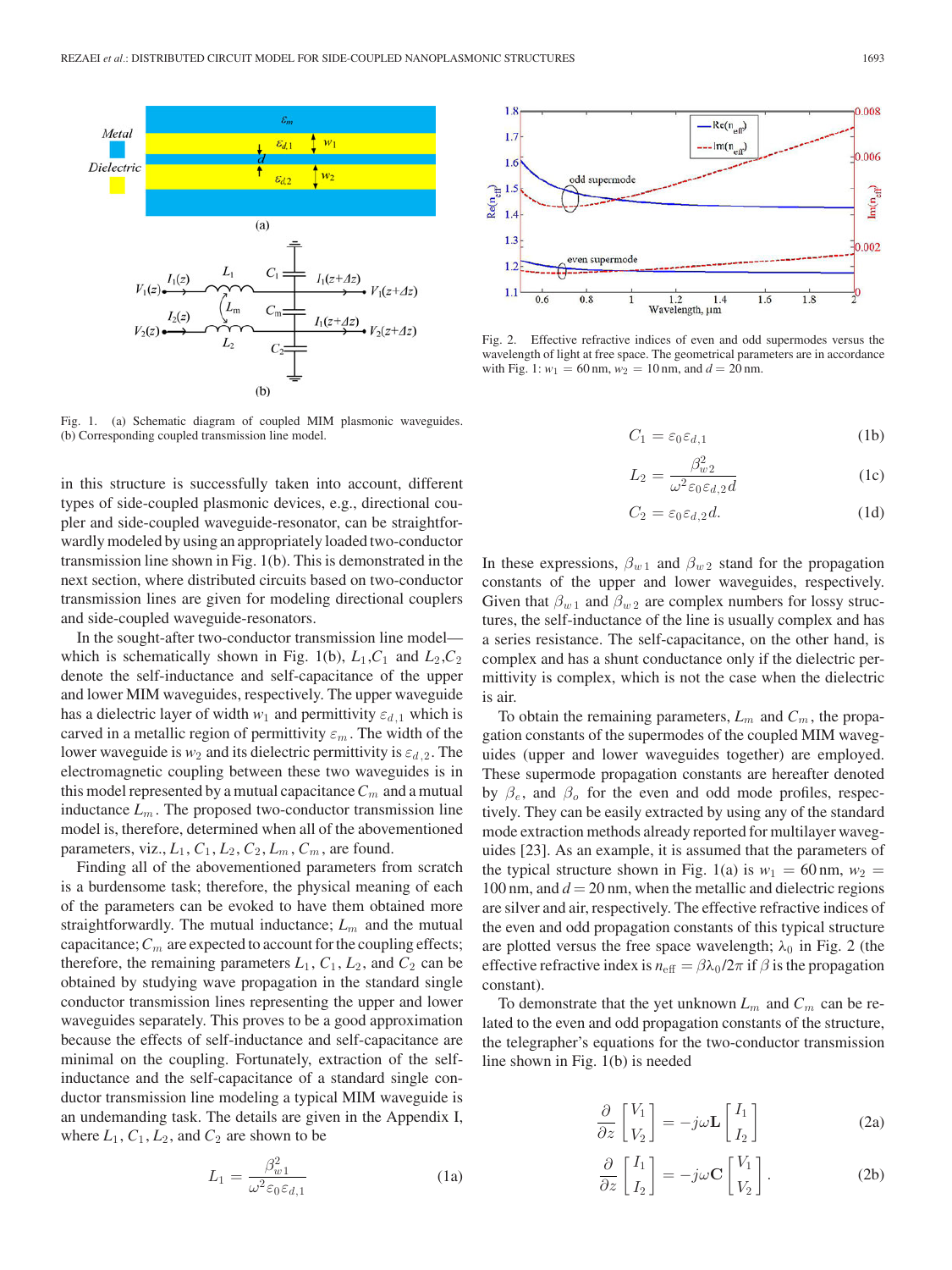Here,  $V_1$ ,  $I_1$  and  $V_2$ ,  $I_2$  represent the voltage and current of lines 1 and 2, respectively, and we have

$$
\mathbf{L} = \begin{bmatrix} L_1 & L_m \\ L_m & L_2 \end{bmatrix}
$$
 (3a)

$$
\mathbf{C} = \begin{bmatrix} C_1 + C_m & -C_m \\ -C_m & C_2 + C_m \end{bmatrix}.
$$
 (3b)

It is straightforward to show that

$$
\frac{\partial^2}{\partial z^2} \begin{bmatrix} V_1 \\ V_2 \end{bmatrix} = -\omega^2 \chi_V \begin{bmatrix} V_1 \\ V_2 \end{bmatrix}
$$
 (4a)

$$
\frac{\partial^2}{\partial z^2} \begin{bmatrix} I_1 \\ I_2 \end{bmatrix} = -\omega^2 \chi_I \begin{bmatrix} I_1 \\ I_2 \end{bmatrix}
$$
 (4b)

where  $\chi_V = LC$  and  $\chi_I = CL$ .

Since the diagonalization of the  $\chi_V$  and  $\chi_I$  matrices uncouples the voltage–current distribution of line 1 from that of the line 2, the governing equations of the voltages and currents of the even and odd supermodes—whose propagation constants are assumed to be known, can be written as

$$
\frac{\partial^2}{\partial z^2} \begin{bmatrix} V_e \\ V_o \end{bmatrix} = -\omega^2 \mathbf{D} \begin{bmatrix} V_e \\ V_o \end{bmatrix}
$$
 (5a)

$$
\frac{\partial^2}{\partial z^2} \begin{bmatrix} I_e \\ I_o \end{bmatrix} = -\omega^2 \mathbf{D} \begin{bmatrix} I_e \\ I_o \end{bmatrix}
$$
 (5b)

where

$$
\begin{bmatrix} V_e \\ V_o \end{bmatrix} = \mathbf{Q}_V^{-1} \begin{bmatrix} V_1 \\ V_2 \end{bmatrix}
$$
 (6a)

$$
\begin{bmatrix} I_e \\ I_o \end{bmatrix} = \mathbf{Q}_I^{-1} \begin{bmatrix} I_1 \\ I_2 \end{bmatrix} . \tag{6b}
$$

 $\chi_V$  and  $\chi_I$  in these expressions are written as

$$
\chi_V = \mathbf{Q}_V \mathbf{D} \mathbf{Q}_V^{-1} \tag{7a}
$$

and

$$
\chi_I = \mathbf{Q}_I \mathbf{D} \mathbf{Q}_I^{-1} \tag{7b}
$$

where  $\mathbf{D}, \mathbf{Q}_V$ , and  $\mathbf{Q}_I$  are the eigenvalue and eigenvectors matrices of  $\chi_V$ , and  $\chi_I$ , matrices, respectively,

$$
\mathbf{D} = \begin{bmatrix} \zeta_e & 0 \\ 0 & \zeta_o \end{bmatrix}
$$
 (8a)

$$
\mathbf{Q}_V = \begin{bmatrix} \mathbf{Q}_{Ve} & \mathbf{Q}_{Vo} \end{bmatrix} \tag{8b}
$$

$$
\mathbf{Q}_I = \begin{bmatrix} \mathbf{Q}_{Ie} & \mathbf{Q}_{Io} \end{bmatrix} . \tag{8c}
$$

In view of the fact that  $V_e$ ,  $I_e$  and  $V_o$ ,  $I_o$  are now uncoupled, the corresponding eigenvalues of the even and odd eigenvectors, i.e.,  $\zeta_e$  and  $\zeta_o$ , are related to the propagation constants of the even and odd supermodes, i.e.,  $\beta_e$ , and  $\beta_o$ , respectively,

$$
\zeta_e = \left(\frac{\beta_e}{\omega}\right)^2 \tag{9a}
$$

$$
\zeta_o = \left(\frac{\beta_o}{\omega}\right)^2.
$$
\n(9b)

Now, since the eigenvalues of the  $\chi_V$  and  $\chi_I$  matrices are known in terms of the model parameters—which include the yet unknown  $L_m$  and  $C_m$ , we can use (9a) and (9b) to obtain  $L_m$ and  $C_m$  by using the already determined  $L_1, C_1, L_2, C_2, \beta_e, \beta_o$ , and  $\omega$ . It is straightforward to show that  $L_m$  is as follows:

$$
L_m = g_0 - \sqrt{g_0^2 + g_1}
$$
 (10a)

where

$$
g_0 = \frac{1}{4C_1C_2} \left( \frac{(C_1 + C_2)(\beta_e^2 + \beta_o^2)}{\omega^2} - L_1C_1^2 - L_2C_2^2 \right)
$$

$$
- \left( \frac{L_1 + L_2}{4} \right) \tag{10b}
$$

$$
g_1 = L_1 L_2 - \frac{(\beta_e \beta_o)^2}{C_1 C_2 \omega^4} + \frac{L_1 L_2 (C_1 + C_2)}{C_1 C_2 (L_1 + L_2)}
$$

$$
\times \left(\frac{\beta_e^2 + \beta_o^2}{\omega^2} - L_1 C_1 - L_2 C_2\right). \tag{10c}
$$

The mutual capacitance between the two conductors of the line is then

$$
C_m = \frac{1}{L_1 + L_2 - 2L_m} \left( \frac{\beta_e^2 + \beta_o^2}{\omega^2} - L_1 C_1 - L_2 C_2 \right). \tag{11}
$$

Substitution of the abovementioned  $L_m$  and  $C_m$  in the  $\chi_V$  or  $\chi$ I matrices gives the appropriate set of eigenvalues  $\zeta_e$  and  $\zeta_o$ . As expected, the eigenvectors associated with the, thus, obtained set of eigenvalues are lying in the correct quadrants (The first/third and the second/forth quadrants for the even and odd eigenvectors,  $\mathbf{Q}_e$  and  $\mathbf{Q}_o$ , respectively).

Now that all the per-unit-length circuit elements are determined in terms of easy-to-obtain parameters—i.e., MIM waveguide propagation constants:  $\beta_1$ ,  $\beta_2$ ,  $\beta_e$ , and  $\beta_o$ , the even and odd characteristic impedances of the proposed two-conductor transmission line can be easily extracted by substituting (6) in (2) and then by carrying out simple algebraic manipulations to show that

$$
\frac{\partial}{\partial z} \begin{bmatrix} V_e \\ V_o \end{bmatrix} = -j\omega \mathbf{P} \begin{bmatrix} I_e \\ I_o \end{bmatrix}
$$
 (12a)

$$
\frac{\partial}{\partial z} \begin{bmatrix} I_e \\ I_o \end{bmatrix} = -j\omega \mathbf{R} \begin{bmatrix} V_e \\ V_o \end{bmatrix}
$$
 (12b)

where

$$
\mathbf{P} = [p_{ij}]_{2 \times 2} = \mathbf{Q}_V^{-1} \mathbf{L} \mathbf{Q}_I
$$
 (13a)

$$
\mathbf{R} = [r_{ij}]_{2 \times 2} = \mathbf{Q}_I^{-1} \mathbf{C} \mathbf{Q}_V.
$$
 (13b)

The uncoupled nature of even and odd voltage and current distributions implies the diagonality of the **P** and **R** matrices in (12). It should be, however, noted that the off-diagonal elements of these matrices are in fact nonzero, when the obtained per-unit-length circuit elements are substituted in  $\chi_V$  and  $\chi_I$ . This is due to the fact that the self-inductance and self-capacitance of the line was calculated without taking the effects of coupling between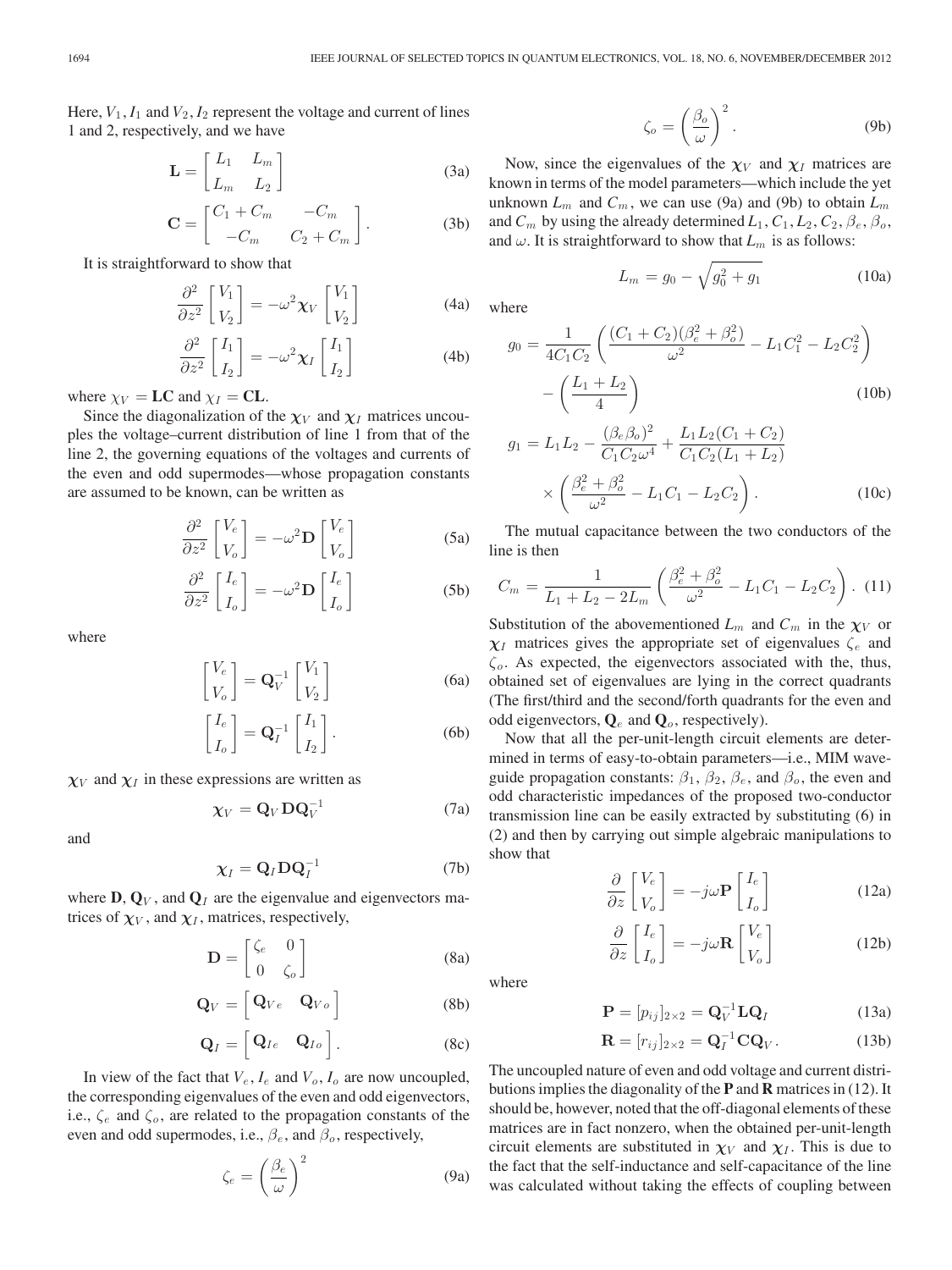

Fig. 3. Schematic view of: (a) MIM coupled line directional coupler. (b) Side-coupled waveguide-resonator. (c) Proposed transmission line model employed for analysis of the MIM coupled line directional coupler. (d) Side-coupled waveguide-resonator.

the lines into account, i.e., they are based on  $\beta_1$ , and  $\beta_2$  rather than supermode propagation constants  $\beta_e$  and  $\beta_o$ . It is fortunate that this approximation is insignificant since the off-diagonal elements of the **P** and **R** matrices are negligible in comparison with the diagonal elements. It can be easily shown that

$$
Z_e = \sqrt{\frac{p_{11}}{r_{11}}} \tag{14}
$$

and

$$
Z_o = \sqrt{\frac{p_{22}}{r_{22}}} \tag{15}
$$

are the even and odd characteristic impedances, respectively.

## III. APPLICATIONS IN ANALYSIS OF SIDE-COUPLED MIM STRUCTURES

In this section, the proposed two-conductor transmission line model is applied to analyze side-coupled plasmons in two typical plasmonic structures. One is a standard coupled line directional coupler [10] shown in Fig. 3(a). The other is the wellknown side-coupled waveguide-resonator structure [7] shown in Fig. 3(b). Both are made by carving empty regions within silver. While it is clear that the permittivity of the dielectric region is  $\varepsilon_d = 1$  for the empty regions, the complex permittivity of the metallic region is estimated by using the well-known Drude model [22]

$$
\varepsilon_m(\omega) = \varepsilon_\infty - \frac{\omega_p^2}{\omega(\omega - j\gamma)}
$$
(16)

where the bulk plasma frequency, the collision rate, and the permittivity at infinite frequency are set to  $\omega_p = 1.38 \times 10^{16}$  Hz,  $\gamma = 2.73 \times 10^{13}$  Hz, and  $\varepsilon_{\infty} = 3.7$ , respectively.

The proposed transmission line models for these two typical devices are schematically shown in Fig. 3(c) and (d). For simplicity's sake, the ground conductor is not shown in the sketch. The obtained results are then validated by using the standard FDTD method.

#### *A. Coupled Line Directional Coupler*

Plasmonic coupled line directional coupler is the most straightforward device to be analyzed by employing the proposed model. This is demonstrated in this section, where the proposed model is employed to calculate how much of the input power is fed to the coupled, through and isolated ports. The upper waveguide is modeled by a single conductor transmission line whose propagation constant and characteristics impedance are  $\beta_{w1}$  and  $Z_{w1}$ , respectively. In accordance with the Appendix I, the latter can be written in terms of the former

$$
Z_{w1} = \frac{\beta_{w1}}{\omega \varepsilon_0 \varepsilon_d}.
$$
 (17)

In a similar fashion, the lower waveguide is modeled by a single conductor transmission line whose propagation constant and characteristics impedance are  $\beta_{w2}$  and  $Z_{w2}$ . In a similar fashion, we have

$$
Z_{w2} = \frac{\beta_{w2}}{\omega \varepsilon_0 \varepsilon_d}.
$$
 (18)

Neglecting the bending effects, the cross-talk between the upper and lower waveguides can now be easily modeled by following the proposed strategy to calculate the mutual inductance;  $L_m$ and capacitance;  $C_m$  [see Fig. 3(c)]. Once the per-unit-length circuit parameters are extracted, the transmission and reflection spectrum of the structure can be analytically obtained in accordance with the Appendix II.

Two different cases are considered. First, it is assumed that the thickness of both waveguides are  $w_1 = w_2 = 60$  nm, the geometrical length of the coupler is  $l = 1.2 \mu$ m, and the distance between the upper and lower waveguides are  $d = 20$  nm. The power spectrum at the coupled and through ports is then calculated by using the proposed model, and the FDTD method with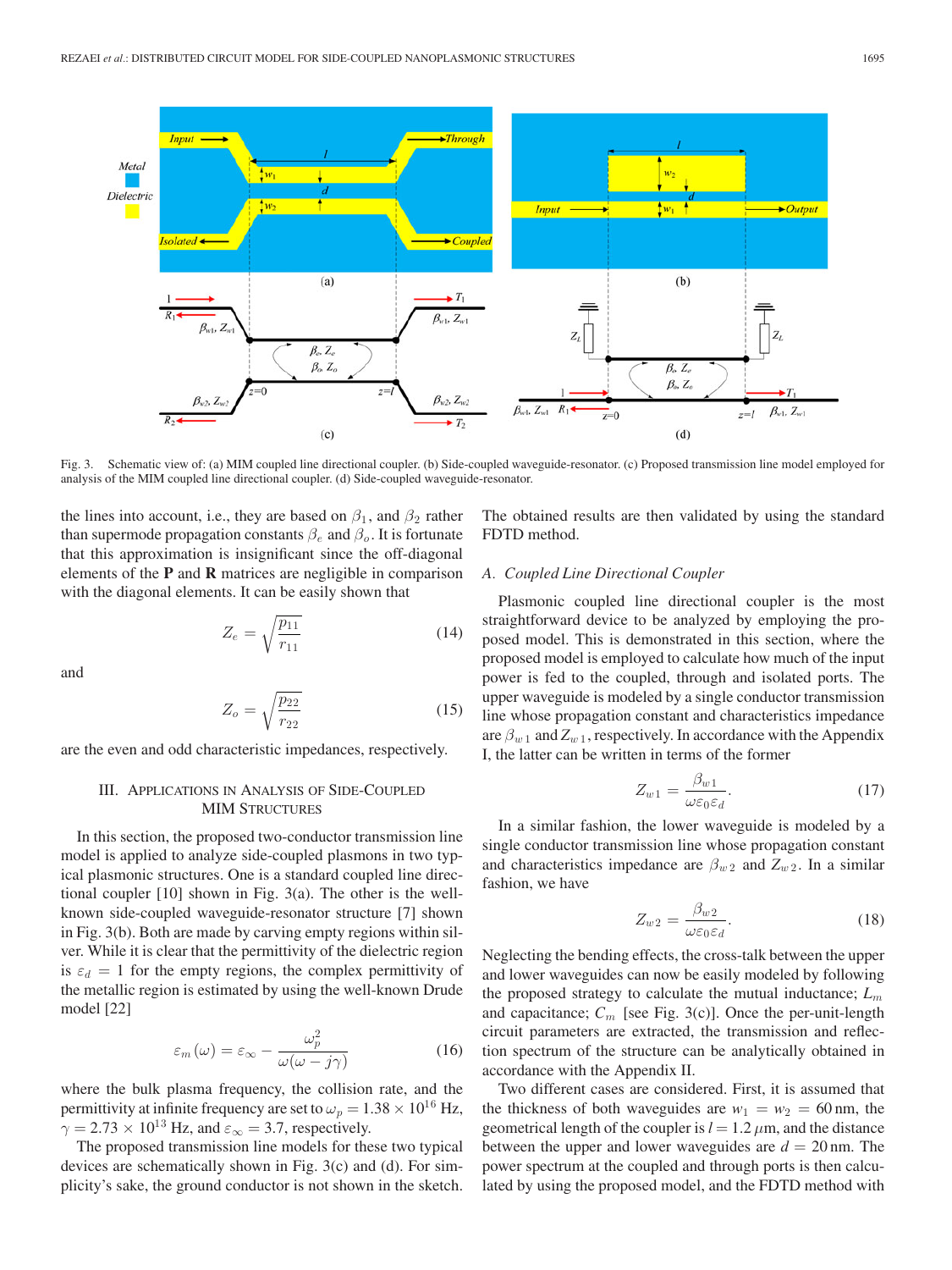

Fig. 4. (a) Power spectrum at the coupled and through ports of a typical symmetric directional coupler with  $w_1 = 60$  nm,  $w_2 = 60$  nm,  $d = 20$  nm, and  $l = 1.2 \mu$ m: the FDTD method (solid line), and the proposed circuit model (dashed line). (b) Power spectrum at the coupled and through ports of a typical asymmetric directional coupler with:  $w_1 = 60$  nm,  $w_2 = 100$  nm,  $d = 28$  nm, and  $l = 2 \mu m$ : the FDTD method (solid line), and the proposed circuit model (dashed line).

the grid size of  $4 \text{ nm} \times 4 \text{ nm}$ . The results are plotted in Fig. 4(a). A very good agreement is observed between the results obtained by the proposed simple model and the rigorous FDTD method. Second, it is assumed that  $w_1 = 60$  nm and  $w_2 = 100$  nm, i.e., the structure is asymmetric. The power spectrum at the coupled and through ports is once again calculated when  $d = 28$  nm and  $l = 2 \mu m$ . The results are plotted in Fig. 4(b), where the proposed transmission line model is justified by the FDTD method.

## *B. Side-Coupled Waveguide-Resonator*

Although not as straightforward as in the previous case of directional couplers, the proposed transmission line model can still be employed to analyze side-coupled waveguide-resonator structures. Dielectric rectangular cavities carved in metals are already modeled by using a single conductor standard transmission line [22]. Given that MIM waveguides are also modeled by the single conductor standard transmission line, the effects of side-coupling between MIM waveguides and rectangular cavities can be taken into account. This is shown schematically in Fig. 3(d), where the side coupling is modeled by the crosstalk between the terminated transmission line representing the rectangular cavity and the transmission line representing the MIM waveguide.



Fig. 5. (a) Transmission spectrum of a side-coupled resonator with  $w_1$  = 50 nm,  $w_2 = 50$  nm,  $h = 20$  nm, and  $d = 500$  nm [7]: the FDTD results (solid line), and the proposed circuit model (dashed line). (b) Transmission spectrum of a side-coupled resonator with  $w_1 = 60$  nm,  $w_2 = 120$  nm,  $h = 32$  nm, and  $l = 400$  nm: the FDTD results and (solid line), the proposed method (dashed line).

The scalar impedance terminating the transmission line in modeling of the rectangular cavity is already obtained [17]

$$
Z_L = \sqrt{\frac{\varepsilon_d}{\varepsilon_m}} Z_{w2} \tag{19}
$$

where  $Z_{w2}$  is introduced in (21). The mutual capacitance and inductance between the two transmission lines representing the cavity and the waveguide are then extracted by using the proposed strategy. The details are presented in Appendix III.

As the first numerical example, and in accordance with Fig. 3(b), we have  $w_1 = w_2 = 50$  nm,  $h = 20$  nm, and  $d =$ 500 nm. The transmission spectrum of the structure is then shown in Fig. 5(a), where the proposed transmission line model is justified by the FDTD method. The grid size of the FDTD scheme is  $2 \text{ nm} \times 2 \text{ nm}$ .

As the final example, we set  $w_1 = 60$  nm,  $w_2 = 120$  nm,  $l =$ 400 nm, and  $d = 32$  nm. This time the two-conductor transmission line is asymmetric. Yet, the side-coupling mechanism is successfully considered and transmission spectrum of the structure is plotted in Fig. 5(b). Once again, the proposed model has a good agreement with the FDTD method.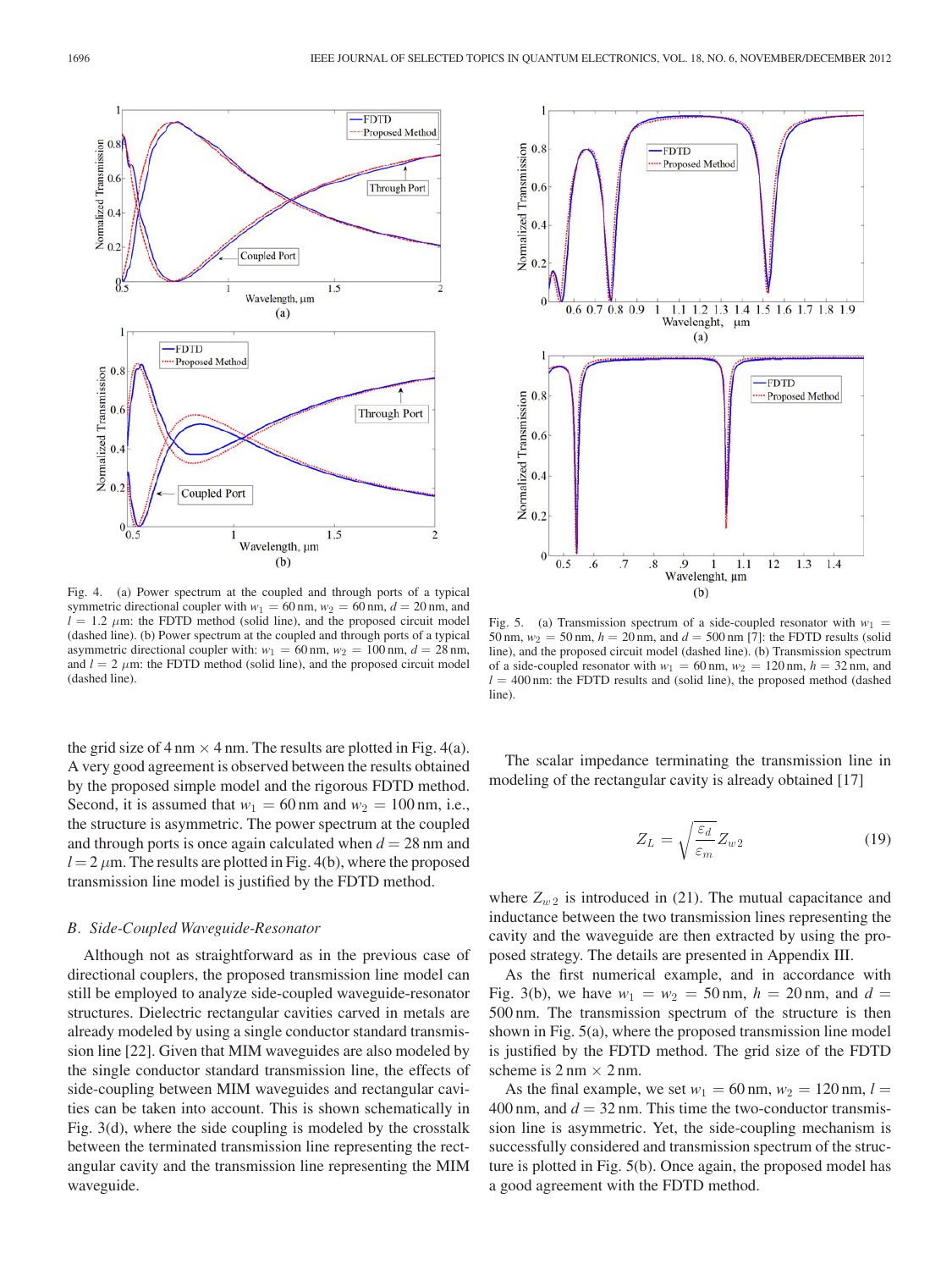

Fig. 6. (a) Typical MIM waveguide. (b) Its distributed circuit model.

#### IV. CONCLUSION

In conclusion, a transmission line model is developed to model side coupling in plasmonic devices with MIM arrangement. The proposed model is based on two-conductor transmission line and requires nothing, but the easy to extract propagation constants of the coupled and uncoupled MIM waveguides in the structure. The proposed model can be used in design of different types of plasmonic devices, whenever there is a side coupling between plasmons in the MIM arrangement.

The model works properly in so far as the higher order modes of the waveguides remain evanescent.

#### APPENDIX I

Consider a typical metal–insulator–metal waveguide shown in Fig. 6(a). A simple distributed lumped circuit model for this waveguide is a single conductor standard transmission line shown in Fig. 6(b).

On one hand, the ratio of the transverse electric field to the transverse magnetic field in this waveguide can be approximated by using the impedance of the parallel plate waveguide

$$
Z_w = \frac{\beta_w}{\omega \varepsilon_0 \varepsilon_d} \tag{A1}
$$

where  $\varepsilon_d$  and  $\beta_w$  are the permittivity of the dielectric region, and the propagation constant of the MIM waveguide, respectively.

On the other hand, the standard transmission line theory relates the propagation constant and the characteristic impedance of the line to its self-inductance and capacitance

$$
\beta = \omega \sqrt{LC}
$$
 (A2)

$$
Z_0 = \sqrt{\frac{L}{C}}.\tag{A3}
$$

The per-unit-length self-inductance and capacitance of the line can then be easily obtained by combining (A1), (A2), and (A3)

$$
C = \varepsilon_0 \varepsilon_d \tag{A4}
$$

$$
L = \frac{\beta^2}{\omega^2 \varepsilon_0 \varepsilon_d}.
$$
 (A5)

It is worth noting that while the self-inductance *L* is always complex because the propagation constant of the line is determined in terms of the complex metallic permittivity, the self-capacitance is real for real  $\varepsilon_d$ , i.e., when the dielectric region is lossless.

#### APPENDIX II

In accordance with Fig. 3(c), the voltage and current distributions of the upper and lower transmission lines read as

$$
\begin{pmatrix} \mathbf{V} \\ \mathbf{I} \end{pmatrix} = \begin{pmatrix} V_1 \\ V_2 \\ I_1 \\ I_2 \end{pmatrix} = \begin{pmatrix} e^{-j\beta_{w1}z} + R_1 e^{j\beta_{w1}z} \\ R_2 e^{j\beta_{w2}z} \\ (e^{-j\beta_{w1}z} - R_2 e^{j\beta_{w1}z}) / Z_{w1} \\ (-R_2 e^{j\beta_{w2}z}) / Z_{w2} \end{pmatrix}
$$
 (A6)

for  $z < 0$ , and

$$
\begin{pmatrix} \mathbf{V} \\ \mathbf{I} \end{pmatrix} = \begin{pmatrix} T_1 e^{-j\beta_{w_1}(z-l)} \\ T_2 e^{-j\beta_{w_2}(z-l)} \\ T_1 e^{-j\beta_{w_1}(z-l)}/Z_{w1} \\ T_2 e^{-j\beta_{w_2}(z-l)}/Z_{w2} \end{pmatrix}
$$
(A7)

for  $z > l$ .

The transmission and reflection spectra of the upper and lower transmission lines;  $R_1$ ,  $R_2$ ,  $T_1$ , and  $T_2$ , can now be straightforwardly extracted once the following set of equations obtained by combining (2a) and (2b) is solved

$$
\frac{\partial}{\partial z} \begin{bmatrix} \mathbf{V} \\ \mathbf{I} \end{bmatrix} = \mathbf{G} \begin{bmatrix} \mathbf{V} \\ \mathbf{I} \end{bmatrix}
$$
 (A8)

$$
\mathbf{G} = \begin{pmatrix} \mathbf{0} & -j\omega \mathbf{L} \\ -j\omega \mathbf{C} & \mathbf{0} \end{pmatrix} . \tag{A9}
$$

Since the kernel matrix of the preceding set of equations; **G** is not a function of *z*, we have

$$
\begin{pmatrix} \mathbf{V}(l) \\ \mathbf{I}(l) \end{pmatrix} = \exp(\mathbf{G}l) \begin{pmatrix} \mathbf{V}(0) \\ \mathbf{I}(0) \end{pmatrix} . \tag{A10}
$$

The transfer matrix exp(**G***l*) can now be partitioned as follows:

$$
\exp\left(\mathbf{G}l\right) = \begin{pmatrix} \mathbf{W}_{11} & \mathbf{W}_{12} \\ \mathbf{W}_{21} & \mathbf{W}_{22} \end{pmatrix} \tag{A11}
$$

and the unknown transmission and reflection spectra are easily found

$$
\begin{pmatrix} \mathbf{T} \\ \mathbf{R} \end{pmatrix} = \begin{pmatrix} \mathbf{1} & -\mathbf{W}_{11} + \mathbf{W}_{12} \mathbf{Y}_1 \\ \mathbf{Y}_1 & -\mathbf{W}_{21} + \mathbf{W}_{22} \mathbf{Y}_1 \end{pmatrix}^{-1} \exp(\mathbf{G}l) \mathbf{D} \quad (A12)
$$

where

$$
\mathbf{T} = \begin{bmatrix} T_1 \\ T_2 \end{bmatrix} \tag{A13}
$$

$$
\mathbf{R} = \begin{bmatrix} R_1 \\ R_2 \end{bmatrix} \tag{A14}
$$

$$
\mathbf{Y}_1 = \begin{bmatrix} 1/Z_{w1} & 0\\ 0 & 1/Z_{w2} \end{bmatrix} \tag{A15}
$$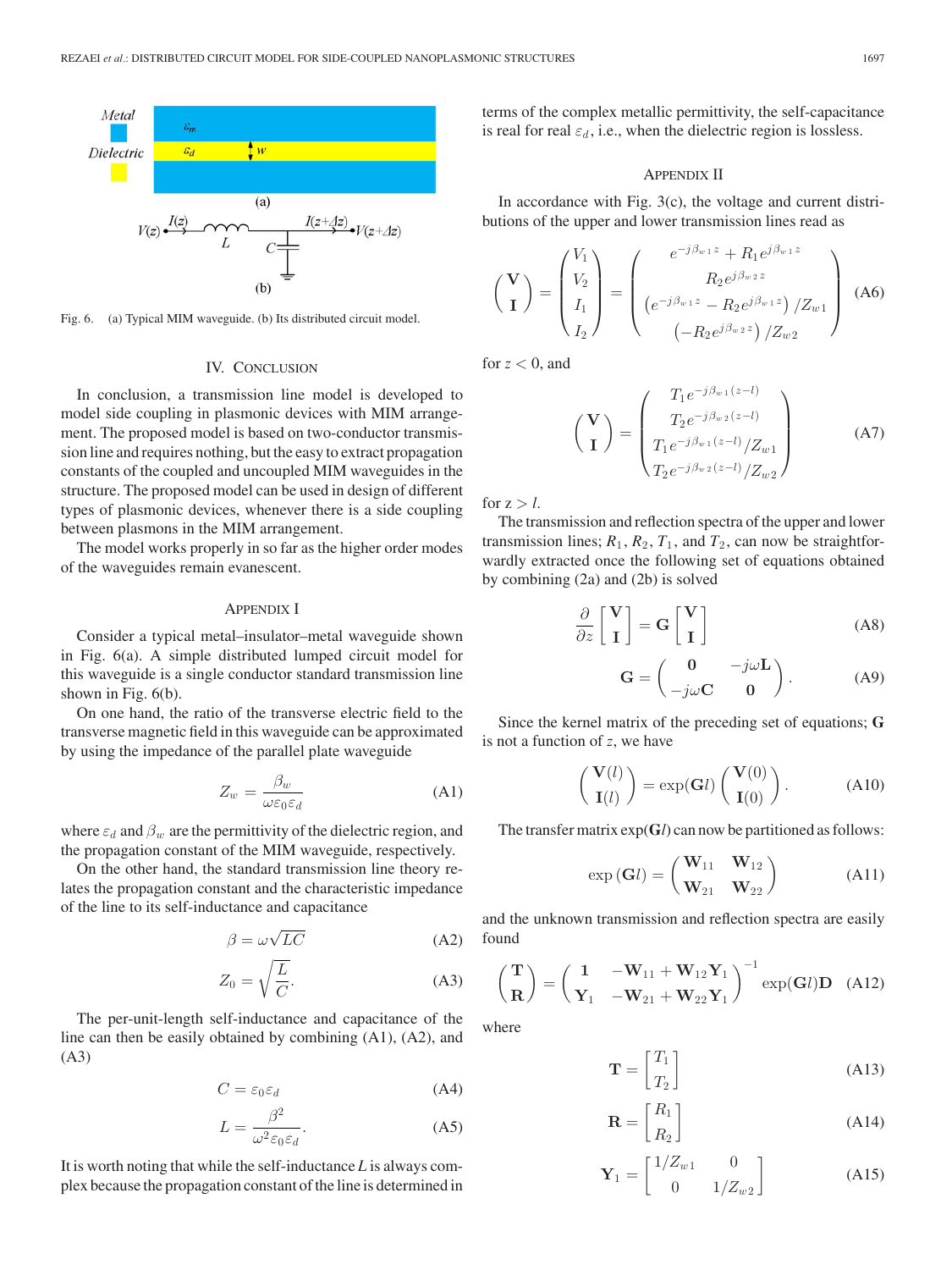$$
\mathbf{D} = \begin{bmatrix} 1 \\ 0 \\ 1/Z_{w1} \\ 0 \end{bmatrix} .
$$
 (A16)

#### APPENDIX III

In accordance with Fig. 3(d), the voltage and current distributions of the upper and lower transmission lines read as

$$
\begin{pmatrix} \mathbf{V} \\ \mathbf{I} \end{pmatrix} = = \begin{pmatrix} 1 + R \\ V_2(0) \\ (1 - R)/Z_{w1} \\ -V_2(0)/Z_L \end{pmatrix}
$$
 (A17)

at  $z = 0$ , and

$$
\begin{pmatrix} \mathbf{V} \\ \mathbf{I} \end{pmatrix} = = \begin{pmatrix} T \\ V_2(l) \\ T/Z_{w1} \\ V_2(l)/Z_L \end{pmatrix}
$$
 (A18)

at  $z = l$ .

Along the same line, the unknown transmission and reflection spectra can be easily written as

$$
\begin{pmatrix}\nR \\
V_2(0) \\
T \\
V_2(l)\n\end{pmatrix} = \begin{pmatrix}\n\mathbf{1} & -\mathbf{W}_{11} + \mathbf{W}_{12}\mathbf{Y}_2 \\
\mathbf{Y}_2 & -\mathbf{W}_{21} + \mathbf{W}_{22}\mathbf{Y}_2\n\end{pmatrix}^{-1} \exp(\mathbf{G}l)\mathbf{D}
$$
\n(A19)

where

$$
\mathbf{Y}_2 = \begin{bmatrix} 1/Z_{w1} & 0 \\ 0 & 1/Z_L \end{bmatrix} . \tag{A20}
$$

#### **REFERENCES**

- [1] E. Ozbay, "Plasmonics: Merging photonics and electronics at nanoscale dimensions," *Science*, vol. 311, pp. 570–578, Jan. 2006.
- [2] D. K. Gramotnev and S. I. Bozhevolnyi, "Plasmonics beyond the diffraction limit," *Nature Photon.*, vol. 4, pp. 83–91, Feb. 2010.
- [3] S. I. Bozhevolnyi, V. S. Volkov, E. Devaux, and T. W. Ebbesen, "Channel Plasmon-polariton guiding by subwavelength metal grooves," *Phys. Rev. Lett.*, vol. 95, pp. 046802-1–046802-3, Jul. 2005.
- [4] V. A. Podolskiy, A. K. Sarychev, and V. M. Shalaev, "Plasmon modes and negative refraction in metal nanowire composites," *Optics Express*, vol. 11, pp. 735–745, Mar. 2003.
- [5] S. A. Maier, P. G. Kik, H. A. Atwater, S. Meltzer, E. Harel, B. E. Koel, and A. A. G. Requicha, "Local detection of electromagnetic energy transport below the diffraction limit in metal nanoparticle Plasmon waveguides,' *Nature Materials*, vol. 2, pp. 229–232, Apr. 2003.
- [6] J. A. Dionne, L. A. Sweatlock, H. A. Atwater, and A. Polman, "Plasmon slot waveguides: Toward chip-scale propagation with subwavelength-scale localization," *Phys. Rev. B*, vol. 73, pp. 035407-1–035407-9, 2006.
- [7] O. Zhang, X. Haung, X. Lin, J. Tao, and X. Jin, "A subwavelength couplertype MIM optical filter," *Optics Express*, vol. 19, pp. 2548–2554, Apr. 2009.
- [8] A. Hosseini and M. Yehia, "Nanoscale surface plasmon based resonator using rectangular geometry," *Appl. Phys. Lett.*, vol. 90, pp. 181102-3– 181102-3, Apr. 2007.
- [9] C. Min and G. Veronis, "Absorption switches in metal-insulator-metal plasmonic waveguides," *Optics Express*, vol. 17, pp. 10757–10766, Jun. 2009.
- [10] M. Pu, N. Yao, C. Hu, X. Xin, Z. Zhau, C. Wang, and X. Luo, "Directional coupler and nonlinear Mach-Zehnder intrerferometer based on metal-insulator-metal plasmonic waveguide," *Optics Express*, vol. 18, pp. 21030–21037, Sep. 2010.
- [11] R. A. Wahsheh, Z. lu, and M. A. G. Aboushagur, "Nanoplasmonic directional couplers and Mach-Zehnder interferometers," *Optics Commun.*, vol. 282, pp. 4622–4626, Aug. 2009.
- [12] N. Nozhat and N. Granpayeh, "Analysis of the plasmonic power splitter and MUX/DEMUX suitable for photonic integrated circuit," *Optics Commun.*, vol. 284, pp. 3449–3455, Mar. 2011.
- [13] A. A. Reiserer, J. Haung, B. Hecht, and T. Brixner, "Subwavelength broadband splitter and switches for femtosecond plasmonic signal," *Optics Express*, vol. 18, pp. 11810–11820, May 2010.
- [14] H. T. Miyazaki and Y. Kurokawa, "Squeezing visible light waves into a 3-nm-thick and 55-nm-long plasmon cavity," *Phys. Rev. Lett.*, vol. 96, pp. 097401-1–097401-4, Mar. 2006.
- [15] I. Hyungsoon, C. B. Kyle, C. L. Nathan, L. H. Christy, and O. Sang-Hyun, "Vertically oriented sub-10-nm plasmonic nanogap arrays," *Nano Lett.*, vol. 10, pp. 2231–2236, May 2010.
- [16] D. S. Ly-Gangon, S. E. Kocabas, and D. A. B. Miller, "Characteristic impedance model for plasmonic metal slot waveguides," *IEEE J. Sel. Topics Quantum Electron.*, vol. 14, no. 6, pp. 1473–1478, Nov. 2008.
- [17] A. Pannipitiya, I. D. Rukhlenko, and M. Premaratne, "Analytical modeling of resonant cavities plasmonic-slot-waveguide junctions," *IEEE Photon. J.*, vol. 3, no. 2, pp. 220–233, Apr. 2011.
- [18] A. Pannipitiya, I. D. Rukhlenko, M. Premaratne, H. T. Hattori, and G. P. Agrawal, "Improved transmission model for metal-dielectric-metal plasmonic waveguides with stub structure," *Optics Express*, vol. 18, pp. 6191–6204, Mar. 2010.
- [19] G. Veronis and S. Fan, "Bends and splitters in metal-dielectric-metal subwavelength plasmonic waveguides," *Appl. Phys. Lett.*, vol. 87, pp. 131102-1–131102-3, Sep. 2005.
- [20] S. E. Kocabas, G. Veronis, D. A. B. Miller, and S. Fan, "Transmission line and equivalent circuits models for plasmonic waveguide components," *IEEE J. Sel. Topics Quantum Electron.*, vol. 14, no. 6, pp. 1462–1472, Nov. 2008.
- [21] Y. Xu, A. E. Miroshnichenko, S. Lan, Q. Guo, and L. Wu, "Impedance matching induce high transmission and flat response band-pass plasmonic waveguides," *Plasmonics*, vol. 6, pp. 337–343, Feb. 2011.
- [22] M. Rezaei, M. Miri, A. Khavasi, K. Mehrany, and B. Rashidian, "An efficient circuit model for the analysis and design of rectangular plasmonic resonator," *Plasmonics*, [Online]. Available: http://dx.doi.org/10.1007/s11468-011-9300-x
- [23] C. Chen, P. Berini, D. Feng, S. Tanev, and V. Tzolov, "Efficient and accurate numerical analysis of multilayer planar optical waveguides in lossy anisotropic media," *Optics Express*, vol. 7, pp. 260–272, Oct. 2000.



**Mohsen Rezaei** was born in Razan, Hamedan, Iran, on April 25, 1986. He received the B.Sc. degree from the University of Tehran, Iran, in 2008, and the M.Sc. degree from the Sharif University of Technology, Tehran, Iran, in 2011, both in electrical engineering.

Since spring 2010, he has been a Research Assistant at the Integrated Photonic Laboratory at the Sharif University of Technology. His research interests include photonics, plasmonics and nonlinear optics.



**Sadegh Jalaly** was born in Isfahan, Iran, on June 25, 1986. He received the B.Sc. degree in electrical engineering from the Isfahan University of Technology, Isfahan, Iran, in 2009. Currently, he is working toward the M.Sc. degree in the Department of Electrical Engineering, Sharif University of Technology, Tehran, Iran.

His research interests include photonics, optical resonators, and computational electromagnetics.